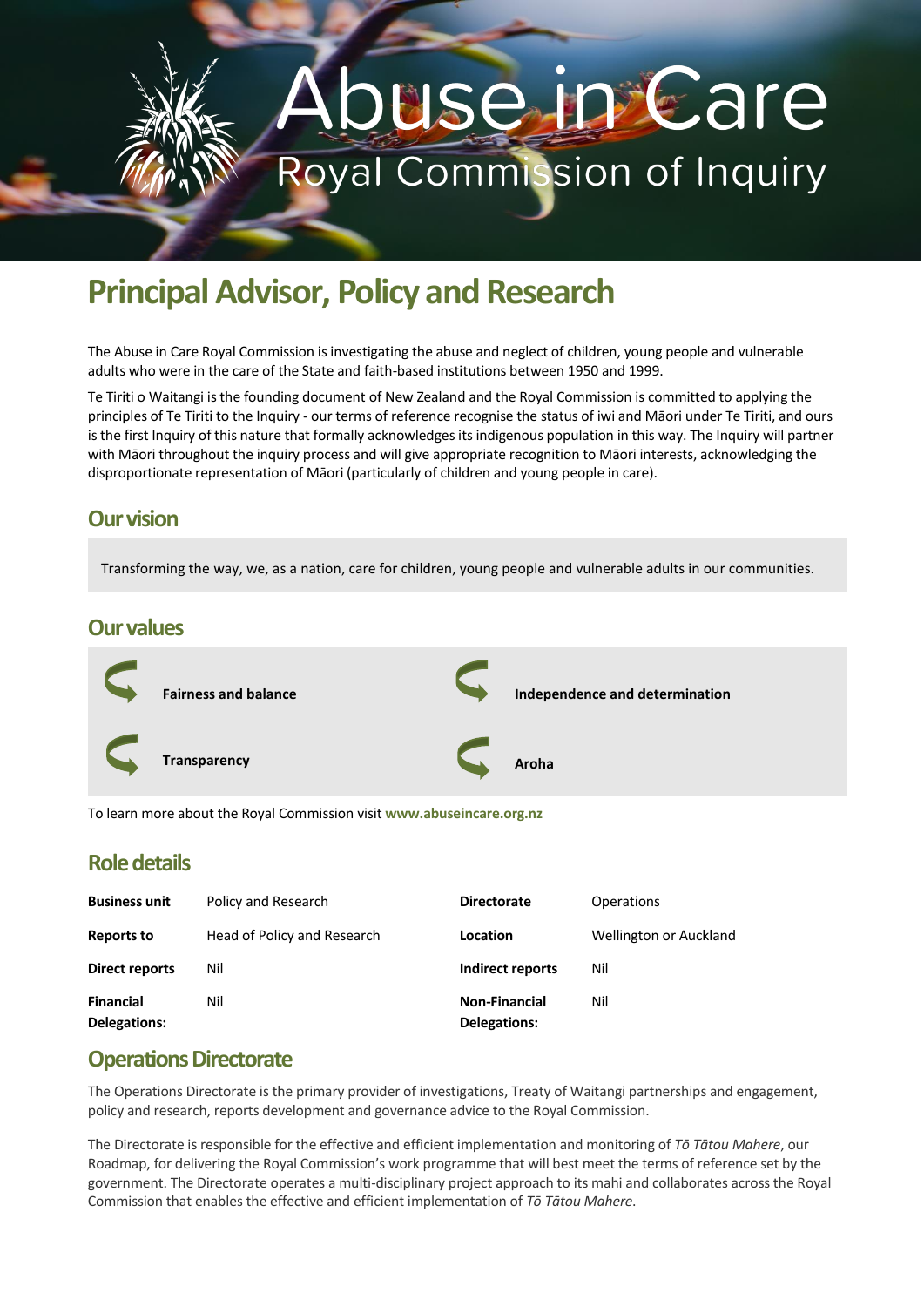#### **Policy and Research Business Unit**

The Policy and Research business unit drives the delivery of the Inquiry's policy and research activities. These issues are complex, wide-ranging, and ever-growing, and have the potential to make a significant contribution to the Inquiry's findings, recommendations and Ngā Pūrongo (reports/case studies). The policy and research teams support the delivery of the Inquiry's public hearings, wānanga and engagements schedule and deliverables. In addition, the Policy and Research business unit is responsible for contributing to the development of the Inquiry's final report. There is a strong focus on successfully working with colleagues across the Operations directorate, Counsel Assisting and more broadly with leaders across all Inquiry directorates to deliver high quality results.

### **What you'll do**

The Principal Advisor, Policy and Research ensures the provision of high-quality research and evidence-based analysis, insights and advice to support the work of the Inquiry. The Principal Advisor leads policy and research projects whose outputs will contribute to multiple inquiry project work streams and inquiry outputs as directed by the Head of Policy and Research or General Manager, Policy and Research. The Principal Advisor will provide strategic input to the planning, execution and reporting associated with the policy and research work programme and will work in a collaborative manner across all inquiry directorates in order to deliver joined-up advice to Commissioners. The role manages the delivery of assigned project related contracts for services. The role will also coach and mentor team members.

| <b>Accountabilities</b>                   | <b>Responsibilities</b><br>" Contribute to and actively promote the Royal Commission's purpose, strategy and work<br>programme, actively seeking out opportunities to influence and shape the content of our<br>strategy and work programme<br>Role model and coach others on our values and behavioral competencies to build our desired<br>×.<br>culture<br>Scope, plan and drive change within your portfolio (or discipline).                                                                                                                                                                                                          |  |
|-------------------------------------------|--------------------------------------------------------------------------------------------------------------------------------------------------------------------------------------------------------------------------------------------------------------------------------------------------------------------------------------------------------------------------------------------------------------------------------------------------------------------------------------------------------------------------------------------------------------------------------------------------------------------------------------------|--|
| Strategy and<br>Direction                 |                                                                                                                                                                                                                                                                                                                                                                                                                                                                                                                                                                                                                                            |  |
| Technical and/or<br>People Leadership     | Demonstrate collaborative leadership across the organisation to contribute to ensuring 'one<br>ш<br>organisation' to maximise multidisciplinary team performance<br>Apply sound operational management practices, actively sharing.<br>Promoting and contributing to the Royal Commission's standards and best [practice ways of<br>working<br>Provide intellectual / thought leadership by bringing advice and ideas for your portfolio<br>a.<br>(discipline) leading achievement of these relevant goals and outcomes for the Royal<br>Commission<br>Apply a Te Tiriti o Waitangi approach to the Royal Commission's work                |  |
| Relationship<br>Management                | Build and maintain highly credible and values professional relationships and networks,<br>internally and externally, to understand and influence the needs and perspectives of others<br>Develop and maintain an understanding of the current and future needs of Survivors and their<br>whanau and stakeholders needs and priorities, contributing to the Royal Commission's<br>strategic choices to shape the nature of our interim reports and final report.<br>" Work collaboratively across the Royal Commission and with stakeholders to ensure analysis,<br>advice and insights are informed by the full extent of work undertaken. |  |
| Critical thinking,<br>analysis and advice | Deliver (and lead others to deliver) high-quality influential advice and implemented outcomes<br>to address complex issues and problems, as delegated by the Head of Policy and Research<br>Prioritise and manage work in a way that ensures timely and fit-for-purpose delivery<br>" Maintain a strong knowledge base and expertise within area of specialty - understand and<br>engage with the latest thinking and maintain up to date knowledge of frameworks and<br>empirics<br>" Identify, shape and lead a work programme within their area of particular expertise                                                                 |  |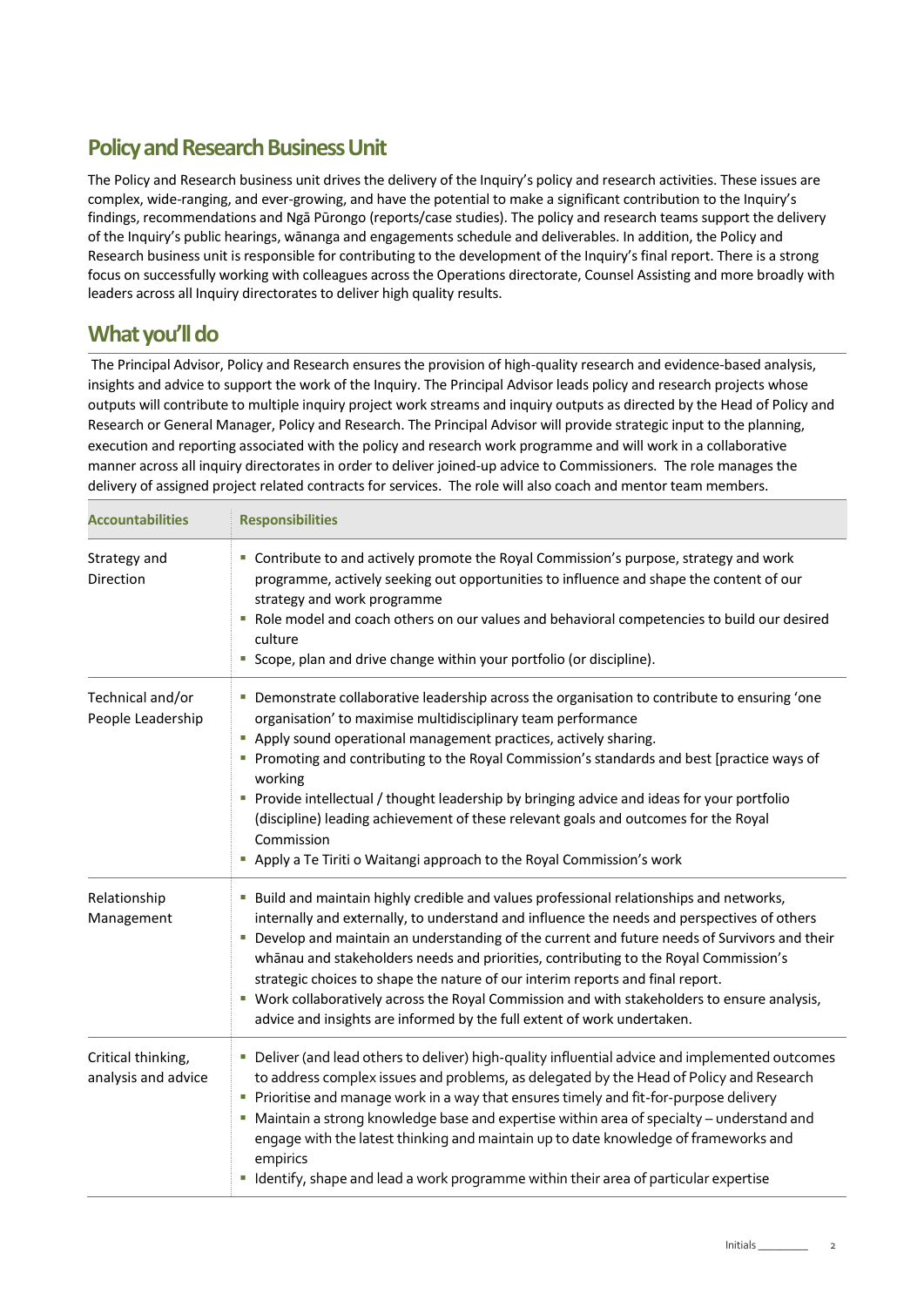|                                 | Provide original thinking, anticipate future issues, challenge the status quo, and explore ideas<br>and opportunities that leads to new and more innovative, creative and effective solutions<br>" Constructively promote debate across the Royal Commission multidisciplinary teams and<br>facilitates drawing together of this debate to inform decision making<br>" Demonstrate flexibility, adaptability and strategic agility as the needs and priorities of the<br>Royal Commission change over time<br>Engages widely to bring a whole of Royal Commission perspective to their role: actively<br>contributes to multidisciplinary team forums<br>Effectively communicates in a way that takes the problem/issue forward constructively and<br>persuades others<br>" Collate or acquire information and data from relevant sources and identify key insights seen<br>as high-quality, practical and real-world.<br>Apply frameworks to the synthesis and analysis of information and research.<br>" Clearly identify problems and issues that need to be assessed and develop options.<br>" Identify effective and innovative solutions, based on analysis undertaken.<br>Assess options and develop practical advice, linking back to evidence. |  |
|---------------------------------|---------------------------------------------------------------------------------------------------------------------------------------------------------------------------------------------------------------------------------------------------------------------------------------------------------------------------------------------------------------------------------------------------------------------------------------------------------------------------------------------------------------------------------------------------------------------------------------------------------------------------------------------------------------------------------------------------------------------------------------------------------------------------------------------------------------------------------------------------------------------------------------------------------------------------------------------------------------------------------------------------------------------------------------------------------------------------------------------------------------------------------------------------------------------------------------------------------------------------------------------------------|--|
| Te Tiriti o Waitangi            | Carry out duties in ways that are consistent with, and honors the Royal Commission's<br>commitment to, Te Tiriti o Waitangi.                                                                                                                                                                                                                                                                                                                                                                                                                                                                                                                                                                                                                                                                                                                                                                                                                                                                                                                                                                                                                                                                                                                            |  |
| <b>Risk Management</b>          | " Comply with specific legislative requirements, adhere to the Royal Commission's policies and<br>procedures, and report or escalate risks to the Commissions people, operations or reputation.<br>" Maintain a strict sense of professional ethics, confidentiality and privacy, and abide by the<br>public service Code of Conduct.                                                                                                                                                                                                                                                                                                                                                                                                                                                                                                                                                                                                                                                                                                                                                                                                                                                                                                                   |  |
| Health, safety and<br>wellbeing | Everyone is required to:<br>" Take reasonable care for their own health, safety and wellbeing.<br>" Take reasonable care that they do not adversely affect the health, safety and wellbeing of<br>other people.<br>" Co-operate with any reasonable workplace policy or procedure that has been communicated<br>including prompt reporting of health and safety incidents.<br>" Comply with any reasonable instruction that is given by the Commission to allow it to meet<br>with its health and safety obligations.                                                                                                                                                                                                                                                                                                                                                                                                                                                                                                                                                                                                                                                                                                                                   |  |
| Travel                          | Travel may be required for this role from time to time.                                                                                                                                                                                                                                                                                                                                                                                                                                                                                                                                                                                                                                                                                                                                                                                                                                                                                                                                                                                                                                                                                                                                                                                                 |  |
| Other                           | All other duties as required                                                                                                                                                                                                                                                                                                                                                                                                                                                                                                                                                                                                                                                                                                                                                                                                                                                                                                                                                                                                                                                                                                                                                                                                                            |  |

## **Qualifications and experience**

| <b>Qualifications</b>           | • Relevant qualification or experience.                                                                                                                                                                                                                                                                                                                                                                                                                                                                                                                                                                                                                                                                                                                        |
|---------------------------------|----------------------------------------------------------------------------------------------------------------------------------------------------------------------------------------------------------------------------------------------------------------------------------------------------------------------------------------------------------------------------------------------------------------------------------------------------------------------------------------------------------------------------------------------------------------------------------------------------------------------------------------------------------------------------------------------------------------------------------------------------------------|
| <b>Experience and knowledge</b> | Strong demonstrable knowledge of and experience in:<br>• The role of the public service, the machinery of government and the independent<br>role of a Royal Commission.<br>• Significant and recognised intellectual capability.<br>• Well-developed written and oral communication skills.<br>A reputation for being at 'the top of their game' - will be highly regarded for the<br>depth and breadth of their experience and their ability to deliver.<br>Strong interpersonal skills and the ability to develop and maintain successful<br>relationships both within the Royal Commission and externally, including<br>understanding Survivor and their whanau needs and aspiration, stakeholder<br>motivations and the ability to influence and persuade. |